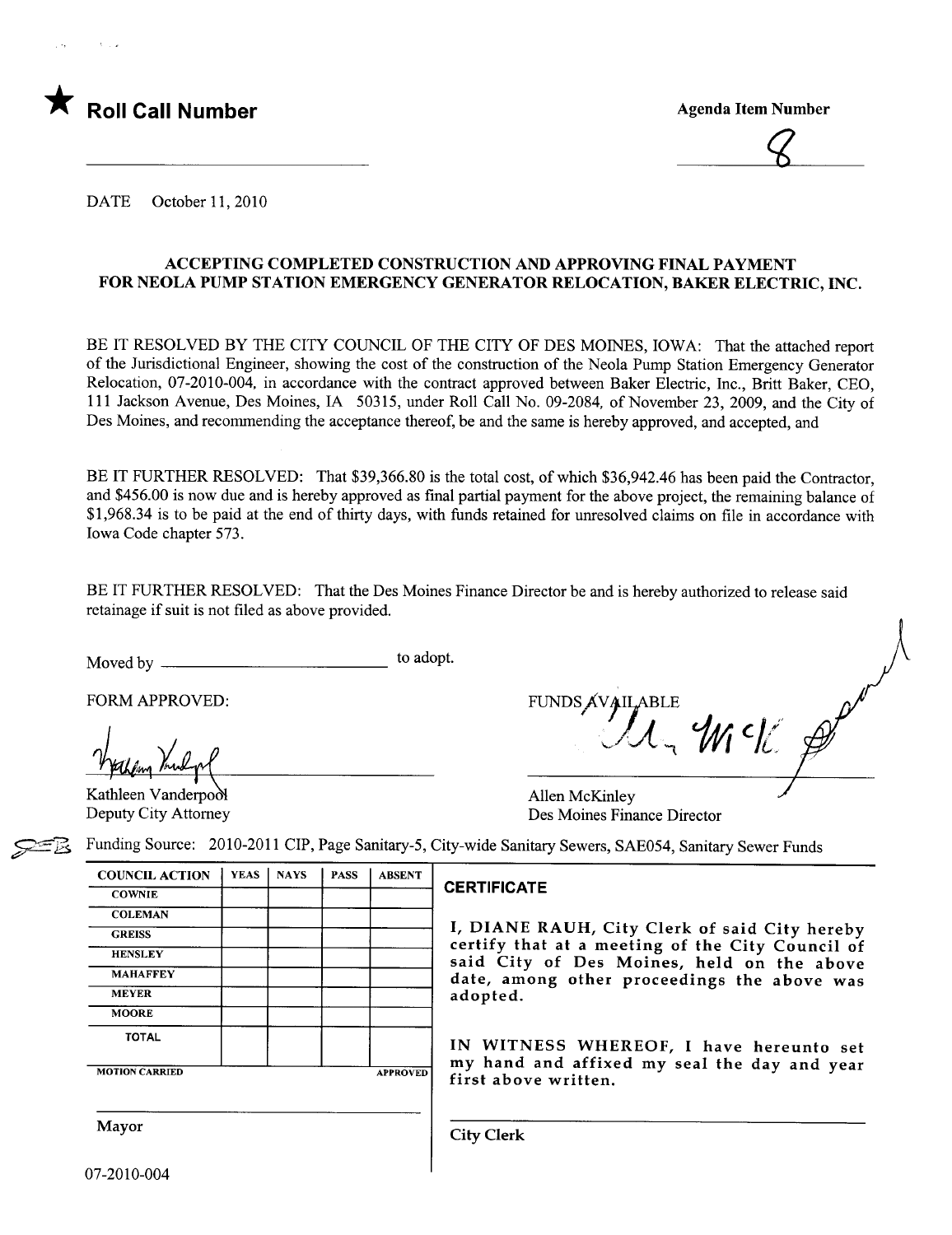### NEOLA PUMP STATION EMERGENCY GENERATOR RELOCATION ACTIVITY I.D. 07-2010-004



# PROJECT **LOCATION**

 $\bm{\mathcal{Q}}$ 

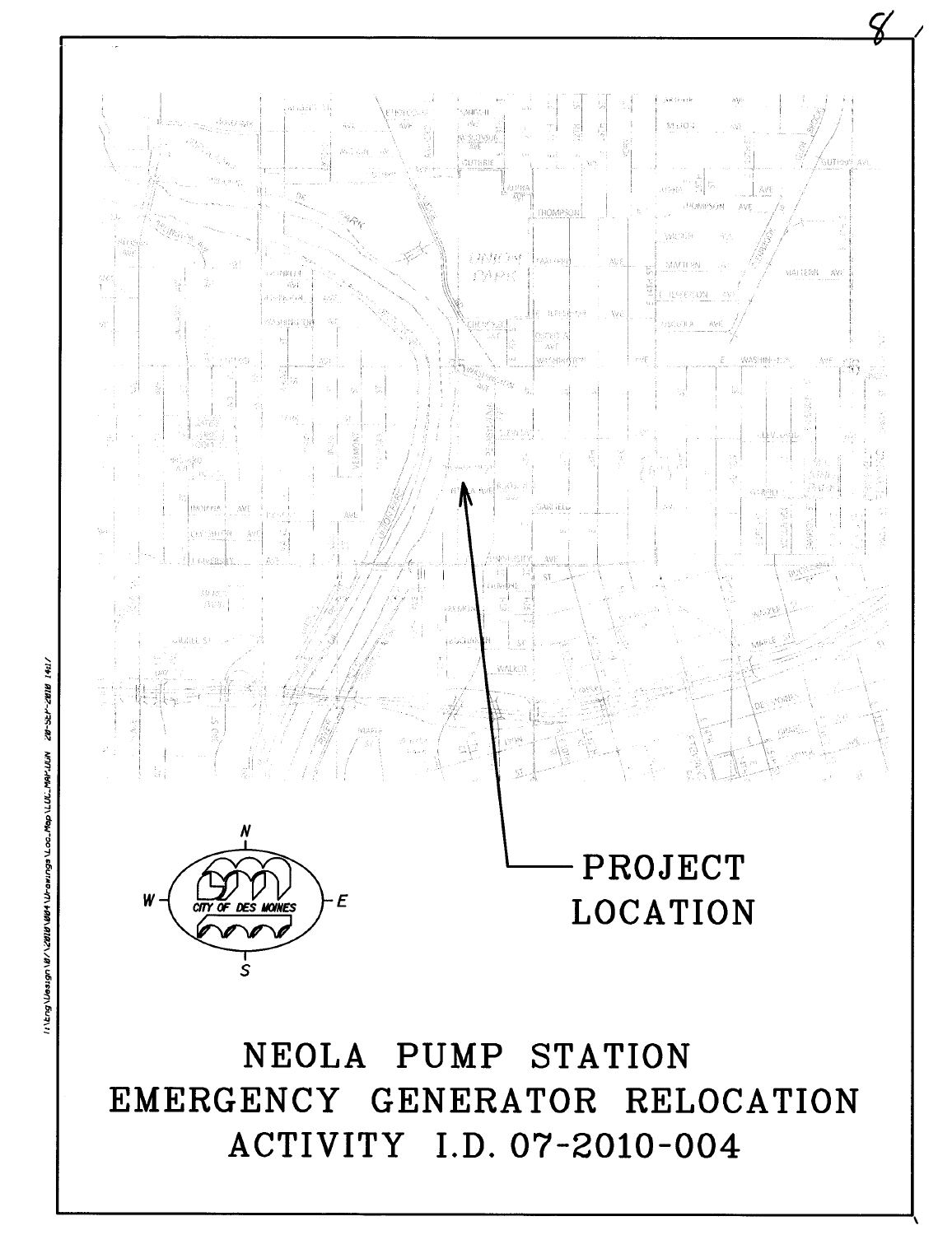## PROJECT SUMMARY

## Neola Pump Station Emer Gen Relocation **Activity ID 07-2010-004**

On November 23,2009, under Roll Call No. 09-2084, the City Council awarded the contract for the ola Pump Station Emergency Generator Relocation to SterBaker Electric, Inc. The project included the relocation of the existing natural gas driven emergency engine generator and electrical equipment for the Neola Ave. sanitary pump station. The relocation includes; construction of a new concrete foundation, earthwork, fencing, electrical and controls work, reconnecting the gas piping, demolition, temporary pumping and sitework.

Tabulated below is a history of project change orders.

| <b>Change</b><br>Order No. | <b>Description</b>                                                                                                    | Initiated<br>$\mathbf{B}\mathbf{y}$ | Amount       |
|----------------------------|-----------------------------------------------------------------------------------------------------------------------|-------------------------------------|--------------|
|                            | 2/24/2010                                                                                                             | Engineering                         | \$13,742.00  |
|                            | The Contractor was requested to provide and install a new<br>control panel and reduce the length of trail relocation. |                                     |              |
| 2                          | 9/29/2010                                                                                                             | Engineering                         | $(\$450.00)$ |
|                            | Adjust contract quantities to match as-built quantities.                                                              |                                     |              |
|                            | <b>Original Contract Amount</b>                                                                                       |                                     | \$26,074.80  |
|                            | <b>Total Change Orders</b>                                                                                            |                                     | \$13,292.00  |
|                            | <b>Percent of Change Orders to Original Contract</b>                                                                  |                                     | 50.98%       |
|                            | <b>Final Contract Amount</b>                                                                                          |                                     | \$39,366.80  |

 $\lambda$ 

 $\varphi$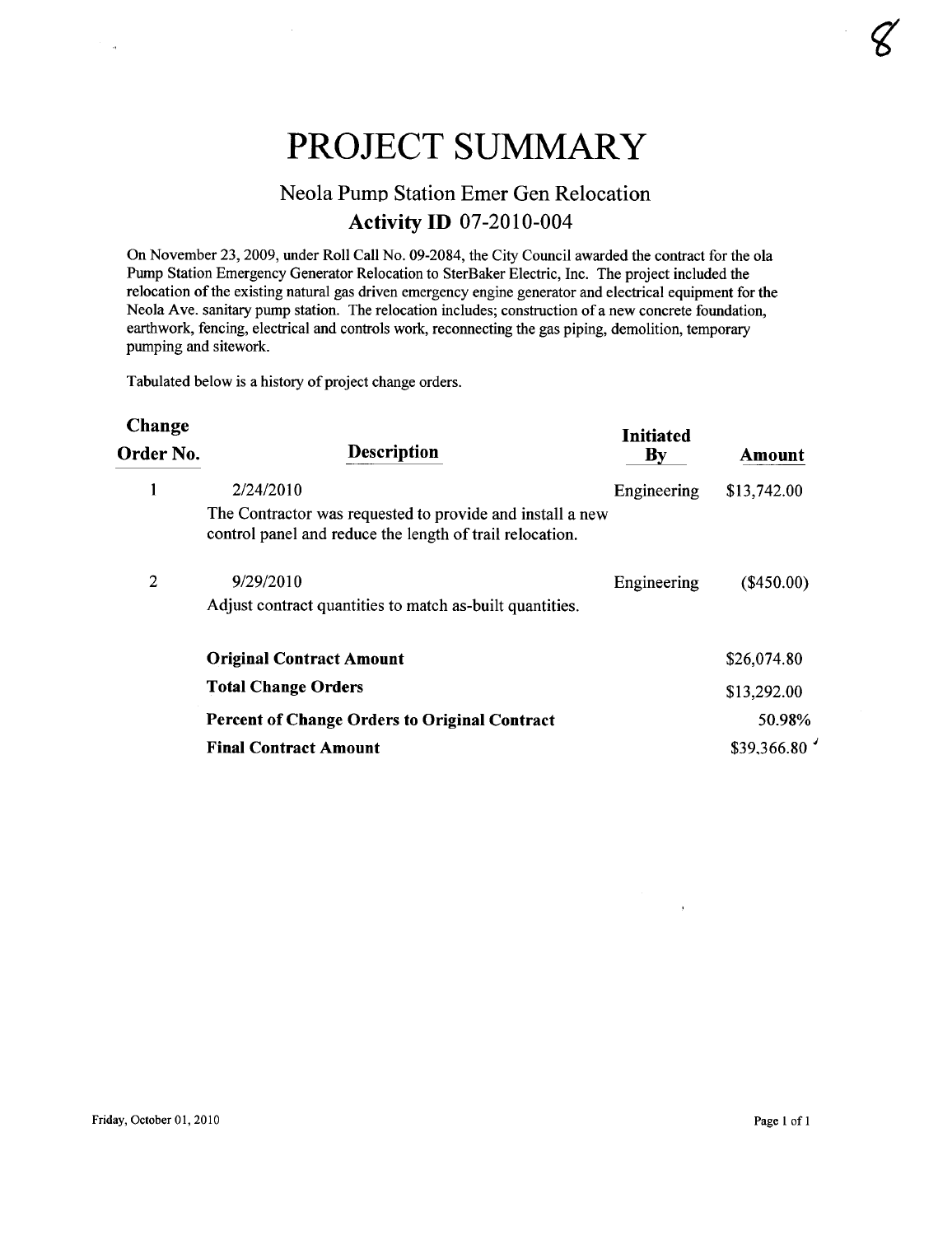October 11, 2010



#### CERTIFICATION OF COMPLETION

#### AGENDA HEADING:

Accepting completed construction and approving final payment for the Neola Pump Station Emergency Generator Relocation, Baker Electric, Inc..

#### SYNOPSIS:

Approve the Jurisdictional Engineer's Certification of Completion, accept construction of said improvement, and authorize final payment to the contractor.

#### FISCAL IMPACT:

Amount: \$39,366.80 As-Built Contract Cost

Funding Source: 2010-2011 CIP, Page Sanitary-5, City-wide Sanitary Sewers, SAE054, Sanitary Sewer Funds

#### CERTIFICATION OF COMPLETION:

On November 23, 2009, under Roll Call No. 09-2084, the City Council awarded a contract to Baker Electric, Inc., Britt Baker, CEO, 111 Jackson Avenue, Des Moines, IA 50315 for the construction of the following improvement:

Neola Pump Station Emergency Generator Relocation, 07-2010-004

The improvement includes the relocation of the existing natural gas driven emergency generator and electrical equipment for the Neola Avenue sanitary pump station including construction of a new concrete foundation, earthwork, fencing, electrical and controls work, reconnecting the gas piping, demolition, temporary pumping and sitework, and miscellaneous associated work including cleanup and other incidental items; in accordance with the contract documents, including Plans File Nos. 509-016/021, on Neola Avenue west of Pennsylvania Avenue along the east bank of the Des Moines River, Des Moines, Iowa

I hereby certify that the construction of said Neola Pump Station Emergency Generator Relocation, Activity ID 07-2010-004, has been completed in substantial compliance with the terms of said contract, and I hereby recommend that the work be accepted. The work commenced on August 24, 2009, and was completed on October 4,2010.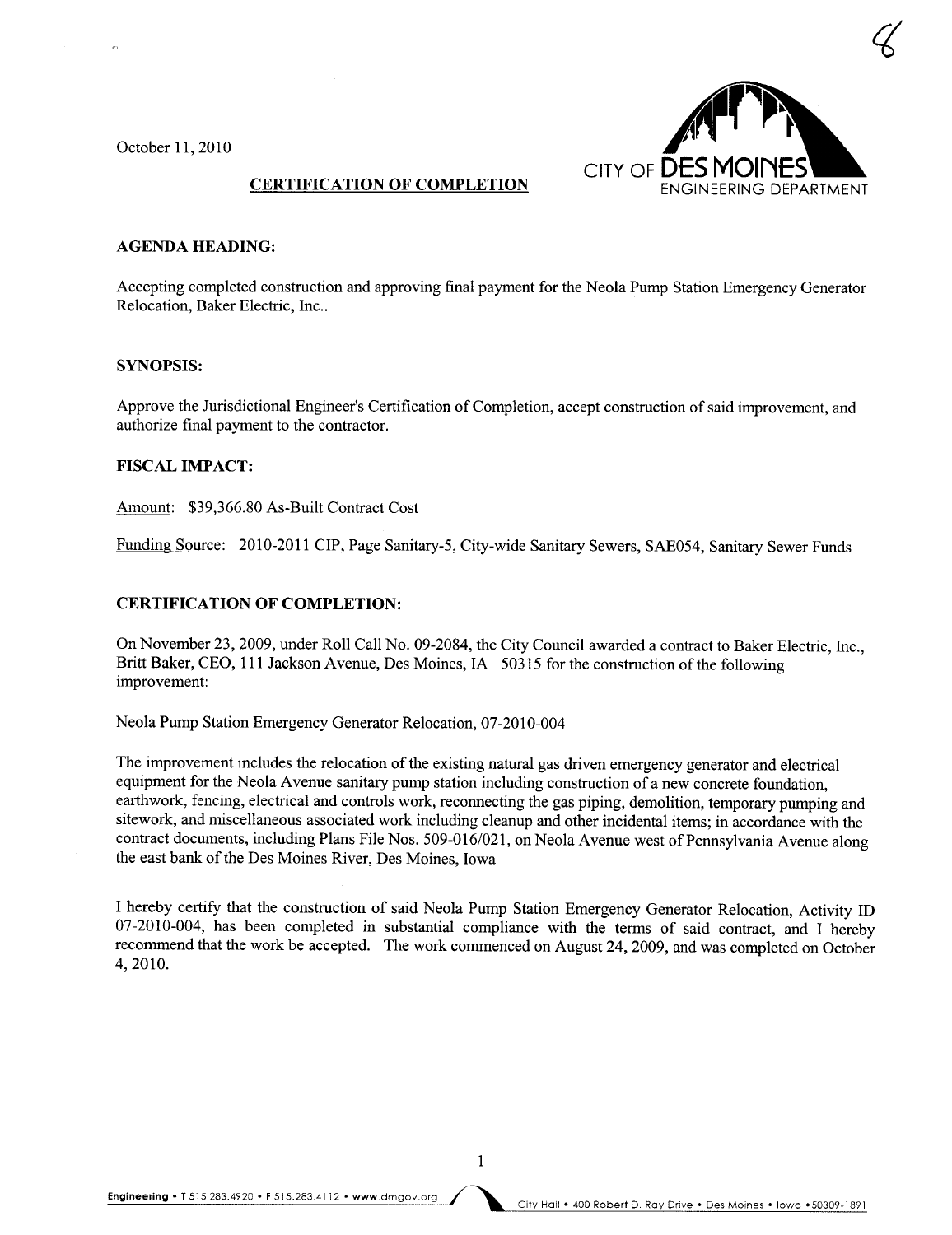I further certify that \$39,366.80 is the total cost of said improvement, of which \$36,942.46 has been paid the Contractor and \$456.00 is now due and is hereby approved as final partial payment for the above project, the remaining balance of \$1,968.34 is to be paid at the end of thirty days, with funds retained for unresolved claims on file in accordance with Iowa Code chapter 573. The amount of completed work is shown on the attached Estimate of Construction Completed.

UE Baver

Jeb E. Brewer, P.E. Des Moines City Engineer